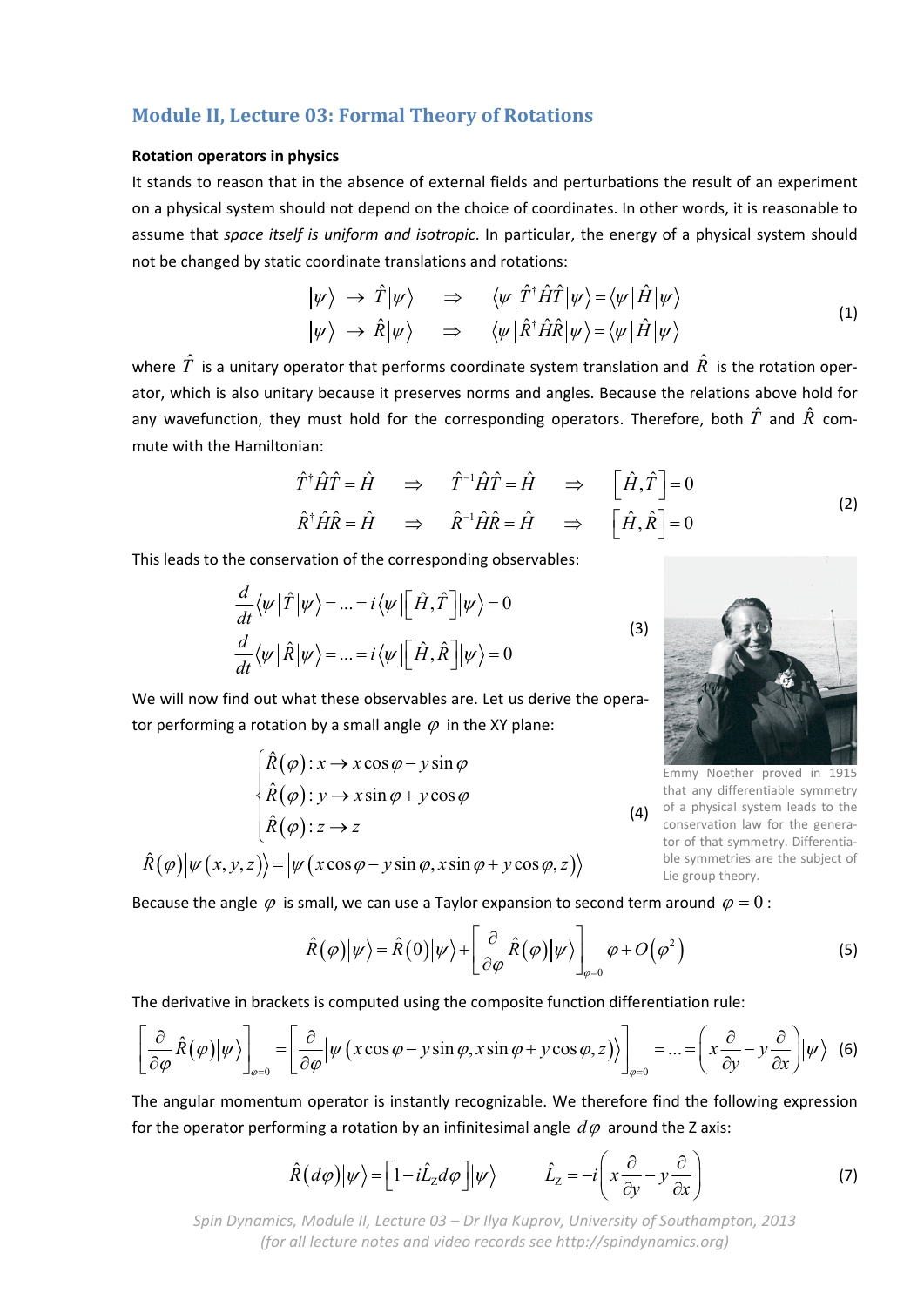Similar treatment can demonstrate that small rotations in the YZ and XZ planes are performed by  $\hat{L}_{\rm X}$ and  $\hat{L}_{\rm v}$  respectively. In the case of infinitesimal translation, linear momentum operators and the associated conservation laws appear in a similar fashion. Infinitesimal time evolution treatment leads to the conservation of energy. These are very profound results – all conservation laws stem from symmetries.

We can now obtain a differential equation for the rotation operator itself and solve it. The result explains the "rotating frame" name that is commonly given to the interaction representation:

$$
\hat{R}(\varphi + d\varphi) = \hat{R}(d\varphi)\hat{R}(\varphi) = \left[1 - i\hat{L}_z d\varphi\right]\hat{R}(\varphi) \quad \Rightarrow
$$
\n
$$
\frac{\hat{R}(\varphi + d\varphi) - \hat{R}(\varphi)}{d\varphi} = -i\hat{L}_z\hat{R}(\varphi) \quad \Rightarrow \quad \frac{d\hat{R}(\varphi)}{d\varphi} = -i\hat{L}_z\hat{R}(\varphi) \quad \Rightarrow \quad \hat{R}(\varphi) = e^{-i\hat{L}_z\varphi}
$$
\n(8)

The conclusion is that all rotation operators are exponentials of the angular momentum operators. Similar calculations for the other two axes lead to the very important result that the transformation of any continuous function under a coordinate system rotation in  $\mathbb{R}^3$  is given by:

$$
\hat{R}(\alpha, \beta, \gamma) f(x, y, z) = e^{i\hat{L}_x \alpha} e^{i\hat{L}_y \beta} e^{i\hat{L}_z \gamma} f(x, y, z)
$$
\n
$$
\hat{L}_x = -i \left( \hat{y} \frac{\partial}{\partial z} - \hat{z} \frac{\partial}{\partial y} \right); \quad \hat{L}_y = -i \left( \hat{z} \frac{\partial}{\partial x} - \hat{x} \frac{\partial}{\partial z} \right); \quad \hat{L}_z = -i \left( \hat{x} \frac{\partial}{\partial y} - \hat{y} \frac{\partial}{\partial x} \right)
$$
\n(9)

that is, the angular momentum operators are the basis of the Lie algebra corresponding to the Lie group of rotations. Our extensive knowledge of the properties of the angular momentum operators is now presented in a different light – the commutation relations between angular momentum operators

$$
[\hat{L}_X, \hat{L}_Y] = i\hat{L}_Z \qquad [\hat{L}_Y, \hat{L}_Z] = i\hat{L}_X \qquad [\hat{L}_Z, \hat{L}_X] = i\hat{L}_Y \tag{10}
$$

are now identified as structure relations of a Lie algebra. Their central role in the angular momentum theory is explained by the fact that they generate the rotation group. Note that the expressions for the angular momentum operators as well as the conservation laws for the corresponding observables are consequences of just one assumption – that physical space is isotropic.

## **Rotation group**

The rotation group, known formally as  $SO(3,\mathbb{R})$ , the *special orthogonal group* in three dimensions, consists of all three-dimensional rotations – continuous linear transformations of  $\mathbb{R}^3$  that leave the scalar product invariant and have a determinant of +1. It is a subgroup of the orthogonal group  $O(3, \mathbb{R})$ , which also includes inversions. The real field is often implicitly assumed and the group is referred to simply as  $SO(3)$ . Elements of  $SO(3)$  are related by the exponential map  $a \rightarrow \exp(ia)$  to their infinitesimal generators in  $\mathfrak{so}(3)$ , which is a Lie algebra of imaginary Hermitian  $3\times 3$  matrices. In the mathematics literature the exponential map is defined as  $a \to \exp(a)$  and  $\mathfrak{so}(3)$  is the algebra of real antisymmetric  $3 \times 3$  matrices. Because any three-dimensional rotation can be decomposed into a combination of three rotations around the coordinate axes,  $SO(3)$  is a triparametric Lie group.

Strictly speaking, only the commutator and the linear combination with real coefficients are defined in  $\frak{so}(3)$  , and therefore operators like  $\hat{L}_+=\hat{L}_\text{X}+i\hat{L}_\text{Y}$  and  $\hat{L}_\text{X}^2$  do not belong there – their exponentials do not correspond to rotations. They do, however, occur in physical reality and for that reason we should make space for them. A *universal enveloping algebra*  $U(\mathfrak{a})$  of a Lie algebra  $\mathfrak{a}$  is (for physics purposes, mathematicians again beg to differ) the associative algebra obtained from  $\alpha$  by allowing plain products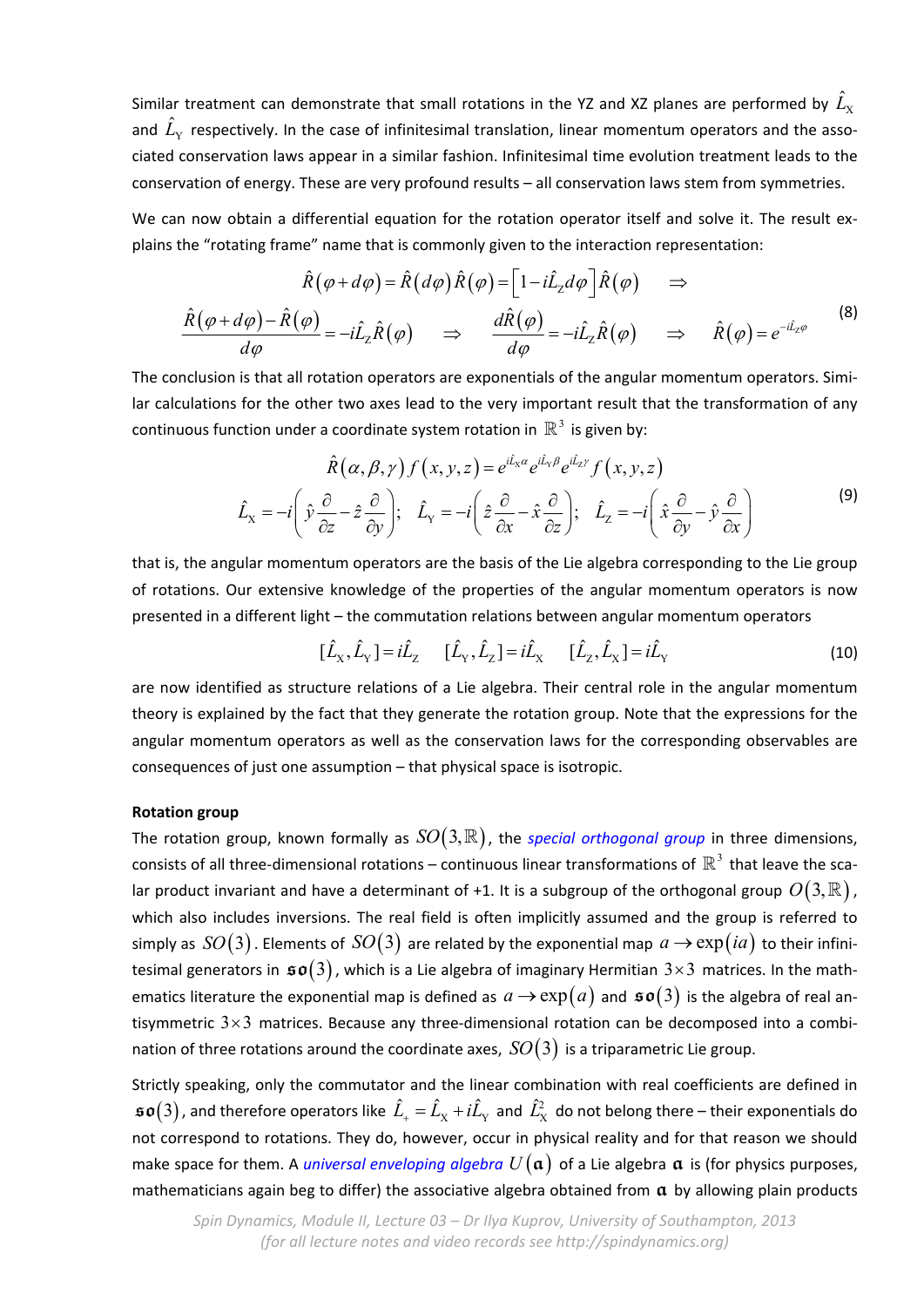and complex coefficients. It allows us to move from a nonassociative structure of the original Lie algebra to an associative structure while preserving the representations. It also often contains many physically significant operators that are missing from **a**.

The total momentum operator  $\hat{L}^2 = \hat{L}_{\rm X}^2 + \hat{L}_{\rm Y}^2 + \hat{L}_{\rm Z}^2$  , other powers of momentum projection operators as well as the raising and lowering operators belong to  $U({\mathfrak{so}}(3))$ . It is therefore clear that we are in most cases working with  $U(\mathfrak{so}(3))$  when we build angular momentum Hamiltonians. The total momentum operator  $\hat{L}^2$  is also the *Casimir operator* (the sum of squares of all generators) of  $\mathfrak{so}(3)$ . It commutes with all elements of the algebra, but does not belong to it. Irreducible representations of  $\hat{L}^2$  are always proportional to the unit matrix.



Group theory was introduced into quantum mechanics by Eugene Wigner (above) and Hermann Weyl. Irreducible matrix representations of the rotation group are presently known as Wigner matrices.

## **Parameterization of rotations**

It is very important to understand that when a molecule rotates

or undergoes rotational diffusion in three‐dimensional space, spins *do not rotate*. They get translated in space, but their projections on the lab frame axes stay the same. The anisotropic interactions, however, do rotate, because in most cases they are determined by the electronic structure and the angles that the distance vectors make with the applied magnetic field.

It is easy to verify by direct inspection that the exponentials of the following complex Hermitian matrices give the rotation matrices around the three coordinate axes:

$$
J_{1} = \begin{pmatrix} 0 & 0 & 0 \\ 0 & 0 & i \\ 0 & -i & 0 \end{pmatrix} \implies \exp(iJ_{1}\alpha) = \begin{pmatrix} 1 & 0 & 0 \\ 0 & \cos \alpha & -\sin \alpha \\ 0 & \sin \alpha & \cos \alpha \end{pmatrix}
$$
  

$$
J_{2} = \begin{pmatrix} 0 & 0 & i \\ 0 & 0 & 0 \\ -i & 0 & 0 \end{pmatrix} \implies \exp(iJ_{2}\beta) = \begin{pmatrix} \cos \beta & 0 & -\sin \beta \\ 0 & 1 & 0 \\ \sin \beta & 0 & \cos \beta \end{pmatrix}
$$
  

$$
J_{3} = \begin{pmatrix} 0 & i & 0 \\ -i & 0 & 0 \\ 0 & 0 & 0 \end{pmatrix} \implies \exp(iJ_{3}\gamma) = \begin{pmatrix} \cos \gamma & -\sin \gamma & 0 \\ \sin \gamma & \cos \gamma & 0 \\ 0 & 0 & 1 \end{pmatrix}
$$
 (11)

These matrices are therefore a basis set of a representation of  $\mathfrak{so}(3)$  in  $\mathfrak{gl}(3,\mathbb{R})$  and a generator set for a representation of  $SO(3)$  in  $GL(3,\mathbb{R})$  with the rotation angles  $\{\alpha,\beta,\gamma\}$  as continuous parameters. The generators can be recovered from their exponentials by a *tangent space transformation*:

$$
J_1 = -i\frac{\partial}{\partial \alpha} \Big[ \exp(iJ_1\alpha) \Big]_{\alpha=0} \qquad J_2 = -i\frac{\partial}{\partial \beta} \Big[ \exp(iJ_2\beta) \Big]_{\beta=0} \qquad J_3 = -i\frac{\partial}{\partial \gamma} \Big[ \exp(iJ_3\gamma) \Big]_{\gamma=0} \tag{12}
$$

An infinite number of other generator sets and therefore parameterizations exist. Importantly, the three generators should not commute, otherwise the tangent space transformation becomes ill defined. The most popular parameterizations in the current use include: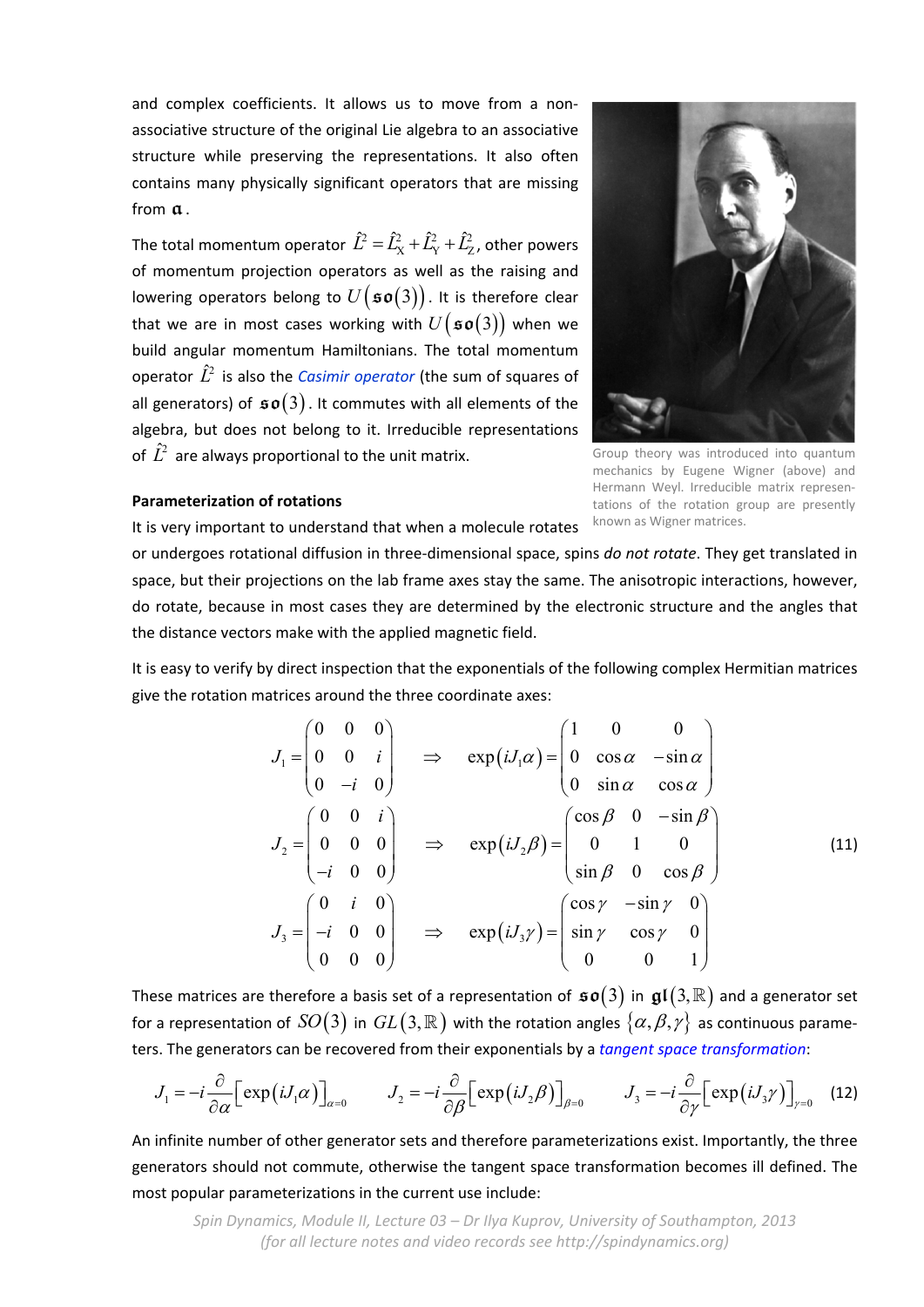#### Euler angles convention A

- 1. Rotate about the Z axis through an angle  $\alpha$   $(0...2\pi)$
- 2. Rotate about the new Y axis through an angle  $\beta$   $(0...\pi)$
- 3. Rotate about the new Z axis through an angle  $\gamma$   $(0...2\pi)$

This is a very inconvenient sequence because the reference frame drifts with the object. It is only useful when the frame of reference is object‐centred (*e.g.* for an aeroplane).

#### Euler angles convention B

- 1. Rotate about the Z axis through an angle  $\gamma$   $(0...2\pi)$
- 2. Rotate about the Y axis through an angle  $\beta$   $(0...\pi)$
- 3. Rotate about the Z axis through an angle  $\alpha$   $(0...2\pi)$

This sequence is more convenient and easier to visualize in the spin dynamics context because the frame of reference remains the same throughout the transformation. The angles involved are the same and the two conventions A and B accomplish identical rotations.

Euler angles are notoriously difficult to convert into because they are not a valid parameterization of  $SO(3)$ , since the generators corresponding to the three Euler angles do not obey the required commutation relations – it is easy to see that they do not commute in the right way:

$$
J_1 = \begin{pmatrix} 0 & i & 0 \\ -i & 0 & 0 \\ 0 & 0 & 0 \end{pmatrix}, \qquad J_2 = \begin{pmatrix} 0 & 0 & i \\ 0 & 0 & 0 \\ -i & 0 & 0 \end{pmatrix}, \qquad J_3 = \begin{pmatrix} 0 & i & 0 \\ -i & 0 & 0 \\ 0 & 0 & 0 \end{pmatrix}
$$
(13)

The commutator of the first and the last generator yields zero instead of the second generator. In practice this leads to nasty singularities:  $\beta = 0$  and  $\beta = \pi$  points are singular, meaning that the differential equations involving Euler angles run into analytical and numerical difficulties. In general, while it is always possible to translate Euler angles into more regular conventions (angle-axis, DCM, quaternions *etc.*), it is not easy to go back.

#### ● Angle-axis parameterization

Any rotation may be defined in terms of a unit vector and an angle of rotation around that vector. Given a vector  $\vec{n}$  of unit length and a rotation angle  $\varphi$ , the rotation matrix is:

$$
R = \begin{bmatrix} \cos\varphi + n_x^2 (1 - \cos\varphi) & n_x n_y (1 - \cos\varphi) - n_z \sin\varphi & n_x n_z (1 - \cos\varphi) + n_y \sin\varphi \\ n_y n_x (1 - \cos\varphi) + n_z \sin\varphi & \cos\varphi + n_y^2 (1 - \cos\varphi) & n_y n_z (1 - \cos\theta) - n_x \sin\varphi \\ n_z n_x (1 - \cos\varphi) - n_y \sin\varphi & n_z n_y (1 - \cos\varphi) + n_x \sin\varphi & \cos\varphi + n_z^2 (1 - \cos\varphi) \end{bmatrix}
$$
(14)

This may be shown to be a valid parameterization of the rotation group and all singularities associated with Euler angles disappear in this approach. Angle‐axis parameterization also has the benefit of being easy to visualize.

#### • Quaternions

Another valid parameterization of  $SO(3)$  that has no singularities and in which a rotation is defined by four parameters  $\{a,b,c,d\}$ , such that  $a^2 + b^2 + c^2 + d^2 = 1$  and

$$
\begin{pmatrix} a+di & b+ci \ -b+ci & a-di \end{pmatrix}
$$
 (15)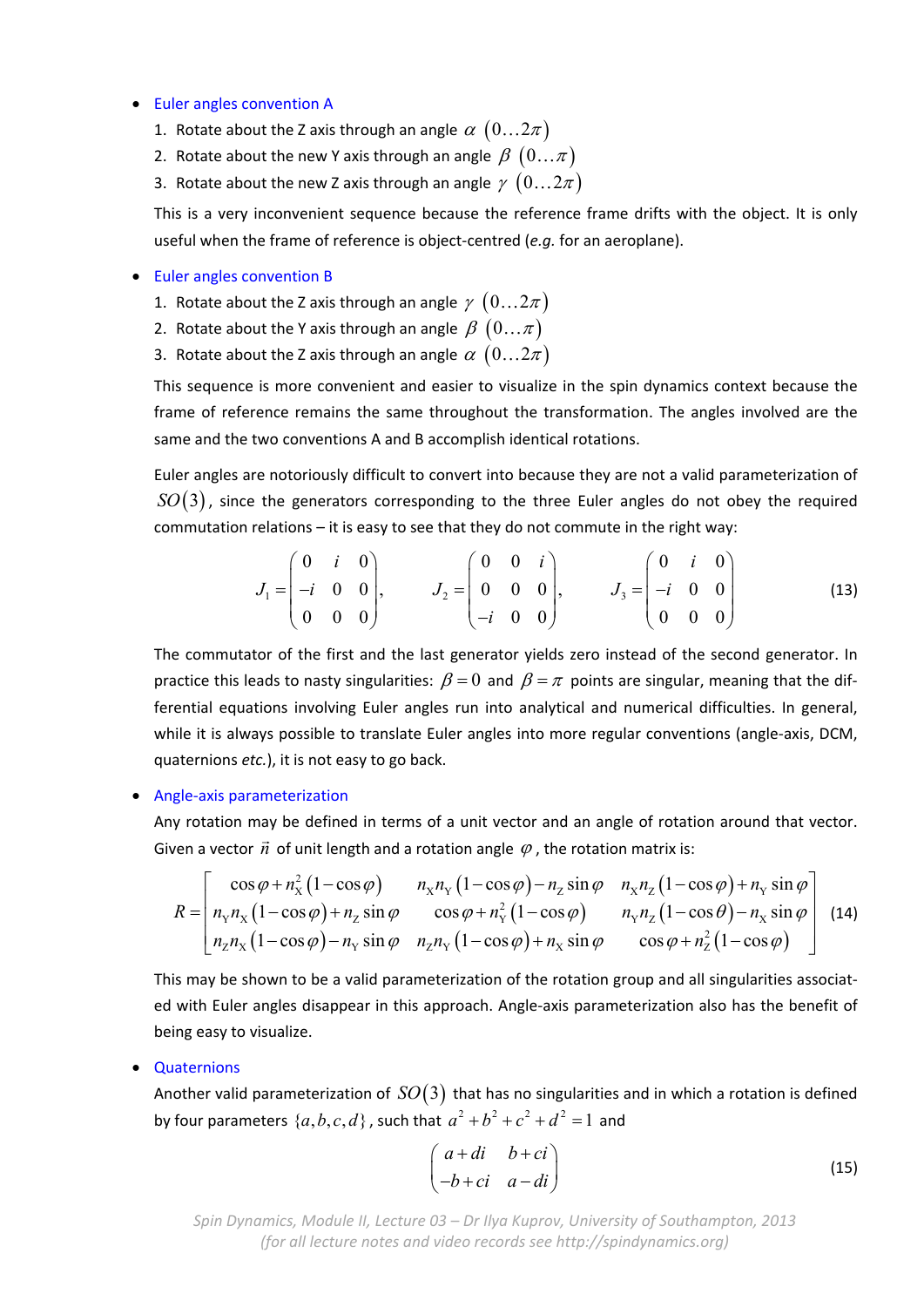is a family of generators of  $SU(2)$ . The quaternion representation is most easily obtained from angle‐axis parameters:

$$
a = nx sin(\varphi / 2) \t b = ny sin(\varphi / 2)
$$
  
\n
$$
c = nz sin(\varphi / 2) \t d = cos(\varphi / 2)
$$
\t(16)

Given a unit quaternion  $\{w, x, y, z\}$ , the rotation matrix is obtained as:

$$
R = \begin{bmatrix} 1 - 2y^2 - 2z^2 & 2xy - 2zw & 2xz + 2yw \\ 2xy + 2zw & 1 - 2x^2 - 2z^2 & 2yz - 2xw \\ 2xz - 2yw & 2yz + 2xw & 1 - 2x^2 - 2y^2 \end{bmatrix}
$$
(17)

# Directional cosine matrix

An explicit 3x3 matrix performing the rotation in question, *i.e.*  $R^{-1}AR$ . Usually results from the instrumental readout or from the diagonalization of a tensor specified explicitly as a 3x3 matrix. In the latter case the DCM is the matrix of eigenvectors of the tensor, and its application to any vector or matrix would rotate them into the eigenframe of the tensor.

It should be noted that the matrix of eigenvectors of an interaction tensor, if taken straight from the diagonalization procedure, is often a reflection away from the DCM due to randomness associated with eigenvector phases and labels. For this reason it is usually inadvisable to use diagonalization as a source of the directional cosine matrix.

In simple practical calculations, the *rotation matrix* treatment of spin interaction tensor rotations:

$$
\hat{\hat{R}} \left[ \hat{\vec{L}} \cdot A \cdot \hat{\vec{S}} \right] = \hat{\vec{L}} \cdot \left( R^{-1} A R \right) \cdot \hat{\vec{S}} \tag{18}
$$

does often suffice. *R* is defined as a superposition of rotations around the three laboratory frame axes:

$$
R(\alpha, \beta, \gamma) = \begin{pmatrix} \cos \alpha & -\sin \alpha & 0 \\ \sin \alpha & \cos \alpha & 0 \\ 0 & 0 & 1 \end{pmatrix} \begin{pmatrix} \cos \beta & 0 & -\sin \beta \\ 0 & 1 & 0 \\ \sin \beta & 0 & \cos \beta \end{pmatrix} \begin{pmatrix} 1 & 0 & 0 \\ 0 & \cos \gamma & -\sin \gamma \\ 0 & \sin \gamma & \cos \gamma \end{pmatrix} \tag{19}
$$

In complex spin systems, however, this approach quickly becomes cumbersome. In particular, it completely blocks all attempts at performing relaxation theory treatment. We do therefore need a more regular way of describing rotations using representation theory of  $SO(3)$  .

# **Irreducible representations of the rotation group**

We will now consider representations of  $SO(3)$  with operators acting on the Hilbert space of all wellbehaved functions on  $\mathbb{R}^3$ . The complete basis set of that space is infinite and therefore any faithful matrix representation of  $SO(3)$  would be infinite-dimensional – our task is to reduce it.  $SO(3)$  is generated by the three angular momentum operators, and so the task of finding irreducible representations amounts to finding a transformation that simultaneously partitions  $\hat{L}_{\rm x}$ ,  $\hat{L}_{\rm y}$  and  $\hat{L}_{\rm z}$  into the smallest possible blocks. Because all three momentum projection operators commute with the Casimir operator  $\hat{L}^2$ , they share the invariant subspaces with it and it would therefore suffice to determine which families of functions are invariant under the total angular momentum operator. Skipping the well-known derivation, we will simply note here that eigenfunctions of  $\hat{L}^2$  are known as spherical harmonics: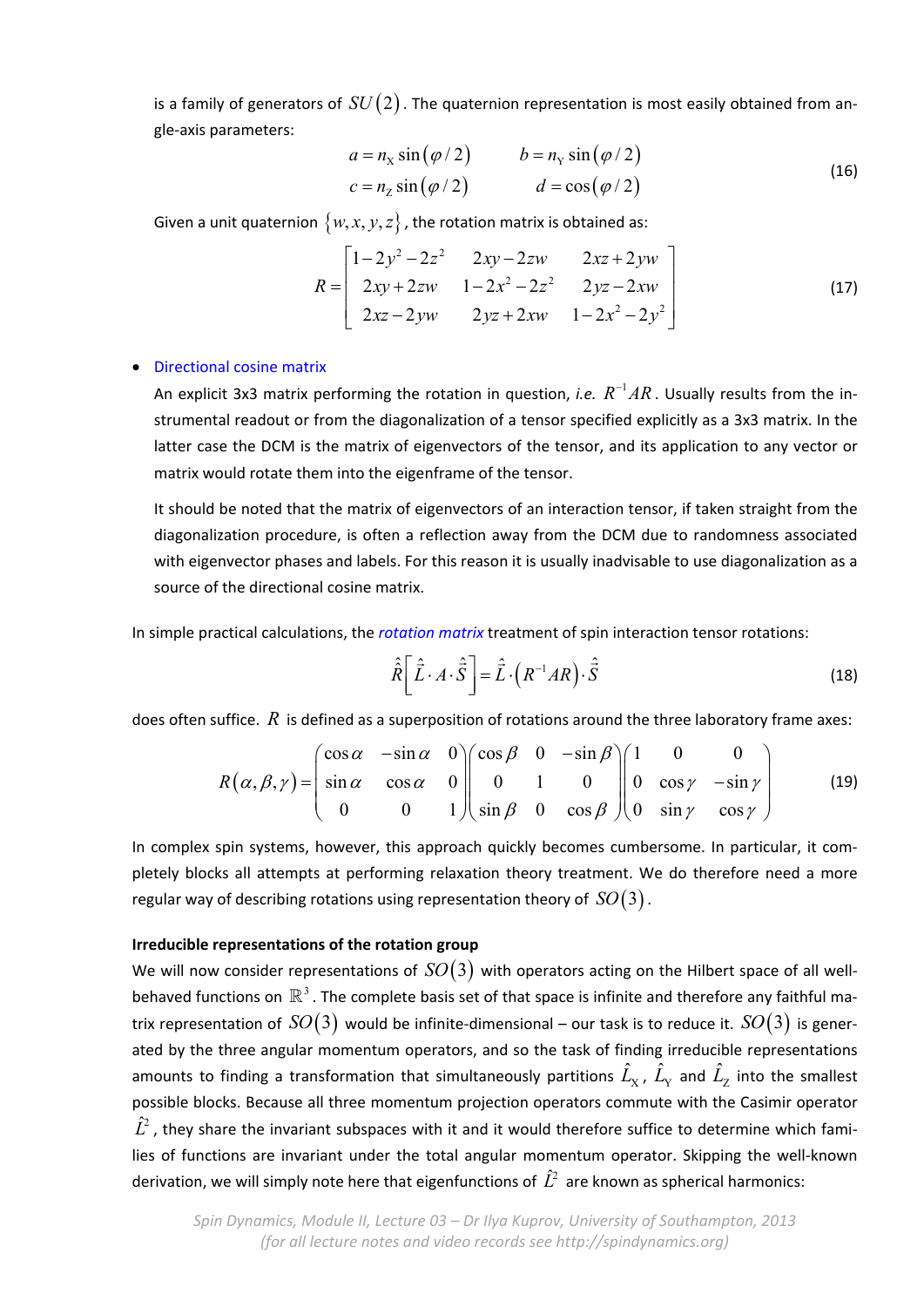$$
Y_{lm}(\theta,\varphi) = (-1)^{\frac{m+|m|}{2}} \left( \frac{2l+1}{4\pi} \frac{(l-|m|)!}{(l+|m|)!} \right)^{1/2} P_l^m(\cos\theta) e^{im\varphi} \qquad l \in \mathbb{N}, \ m = -l, -l+1, ..., l
$$
\n
$$
P_l^m(x) = (1-x^2)^{|m|/2} \frac{d^{|m|}}{dx^{|m|}} P_l(x) \qquad P_l(x) = \frac{1}{2^l l!} \frac{d^l}{dx^l} \left[ \left( x^2 - 1 \right)^l \right]
$$
\n(20)

Sets of spherical harmonics of a given rank span the invariant subspaces of the total angular momentum operator as well as the three projection operators:

$$
\hat{L}_X Y_{lm} = l(l+1)Y_{lm} \qquad \hat{L}_Z Y_{lm} = mY_{lm}
$$
\n
$$
\hat{L}_X Y_{lm} = \frac{1}{2} \Big[ \sqrt{l(l+1) - m(m+1)} Y_{l,m+1} + \sqrt{l(l+1) - m(m-1)} Y_{l,m-1} \Big]
$$
\n
$$
\hat{L}_Y Y_{lm} = \frac{1}{2i} \Big[ \sqrt{l(l+1) - m(m+1)} Y_{l,m+1} - \sqrt{l(l+1) - m(m-1)} Y_{l,m-1} \Big]
$$
\n(21)

Therefore the spherical harmonics of different ranks form basis sets for different irreducible representa‐ tions of  $SO(3)$  – a spherical harmonic is transformed by any rotation into a linear combination of spherical harmonics of the same rank. Matrix elements of irreducible representations:

$$
\mathfrak{D}_{m,m'}^{(l)}(\alpha,\beta,\gamma) = \left\langle Y_{l,m} \left| \hat{R}(\alpha,\beta,\gamma) \right| Y_{l,m'} \right\rangle \tag{22}
$$

are known as *Wigner functions* and the corresponding matrices as *Wigner rotation matrices*. They will occur very often from now on, particularly in the context of spin relaxation theory.

| l              | m              | $Y_{lm}(\theta,\varphi)$                                 | $Y_{lm}(x, y, z)$                              | $\hat{T}_{lm}(L)$                                                                                                      |
|----------------|----------------|----------------------------------------------------------|------------------------------------------------|------------------------------------------------------------------------------------------------------------------------|
| $\theta$       | $\mathbf{0}$   | $\sqrt{\frac{1}{4\pi}}$                                  | $\sqrt{\frac{1}{4\pi}}$                        | $\hat{E}$                                                                                                              |
| $\mathbf{1}$   | $\overline{1}$ | $-\sqrt{\frac{3}{8\pi}}e^{i\varphi}\sin\theta$           | $-\sqrt{\frac{3}{8\pi}}\frac{x+iy}{r}$         |                                                                                                                        |
| $\mathbf{1}$   | $\overline{0}$ | $\sqrt{\frac{3}{4\pi}}\cos\theta$                        | $\sqrt{\frac{3}{4\pi}} \frac{z}{r}$            | $\hat{L}_z$                                                                                                            |
|                | $1 -1$         | $\sqrt{\frac{3}{8\pi}}e^{-i\varphi}\sin\theta$           | $\sqrt{\frac{3}{8\pi}}\frac{x-iy}{r}$          | $\sqrt{\frac{1}{2}\hat{L}}$                                                                                            |
| $\mathcal{L}$  | $\overline{2}$ | $\sqrt{\frac{5}{32\pi}}e^{2i\varphi}\sin^2\theta$        | $\sqrt{\frac{15}{32\pi}}\frac{(x+iy)^2}{r^2}$  | $\frac{1}{2}\hat{L}_{+}^{2}$                                                                                           |
| $\overline{2}$ | $\overline{1}$ | $-\sqrt{\frac{5}{8\pi}}e^{i\varphi}\sin\theta\cos\theta$ | $-\sqrt{\frac{5}{8\pi}}\frac{(x+iy)z}{r^2}$    | $-\frac{1}{2}(\hat{L}_{z}\hat{L}_{+}+\hat{L}_{+}\hat{L}_{z})$                                                          |
| $\overline{2}$ | $\theta$       | $\sqrt{\frac{5}{16\pi}} \left(3\cos^2\theta - 1\right)$  | $\frac{5}{16\pi} \frac{2z^2 - x^2 - y^2}{r^2}$ | $\sqrt{\frac{2}{3}}\left(\hat{L}_{z}^{2}-\frac{1}{4}\left(\hat{L}_{+}\hat{L}_{-}+\hat{L}_{-}\hat{L}_{+}\right)\right)$ |
| $\overline{2}$ | $-1$           | $\sqrt{\frac{5}{8\pi}}e^{-i\varphi}\sin\theta\cos\theta$ | $\sqrt{\frac{15}{8\pi}} \frac{(x-iy)z}{r^2}$   | $\frac{1}{2}(\hat{L}_{z}\hat{L}_{-}+\hat{L}_{-}\hat{L}_{z})$                                                           |
|                | $2 -2$         | $\sqrt{\frac{5}{32\pi}}e^{-2i\varphi}\sin^2\theta$       | $\int \frac{15}{32\pi} \frac{(x-iy)^2}{r^2}$   | $\frac{1}{2}\hat{L}^2$                                                                                                 |

Spherical harmonics may also be written *via* Cartesian coordinates:

*Spin Dynamics, Module II, Lecture 03 – Dr Ilya Kuprov, University of Southampton, 2013 (for all lecture notes and video records see http://spindynamics.org)*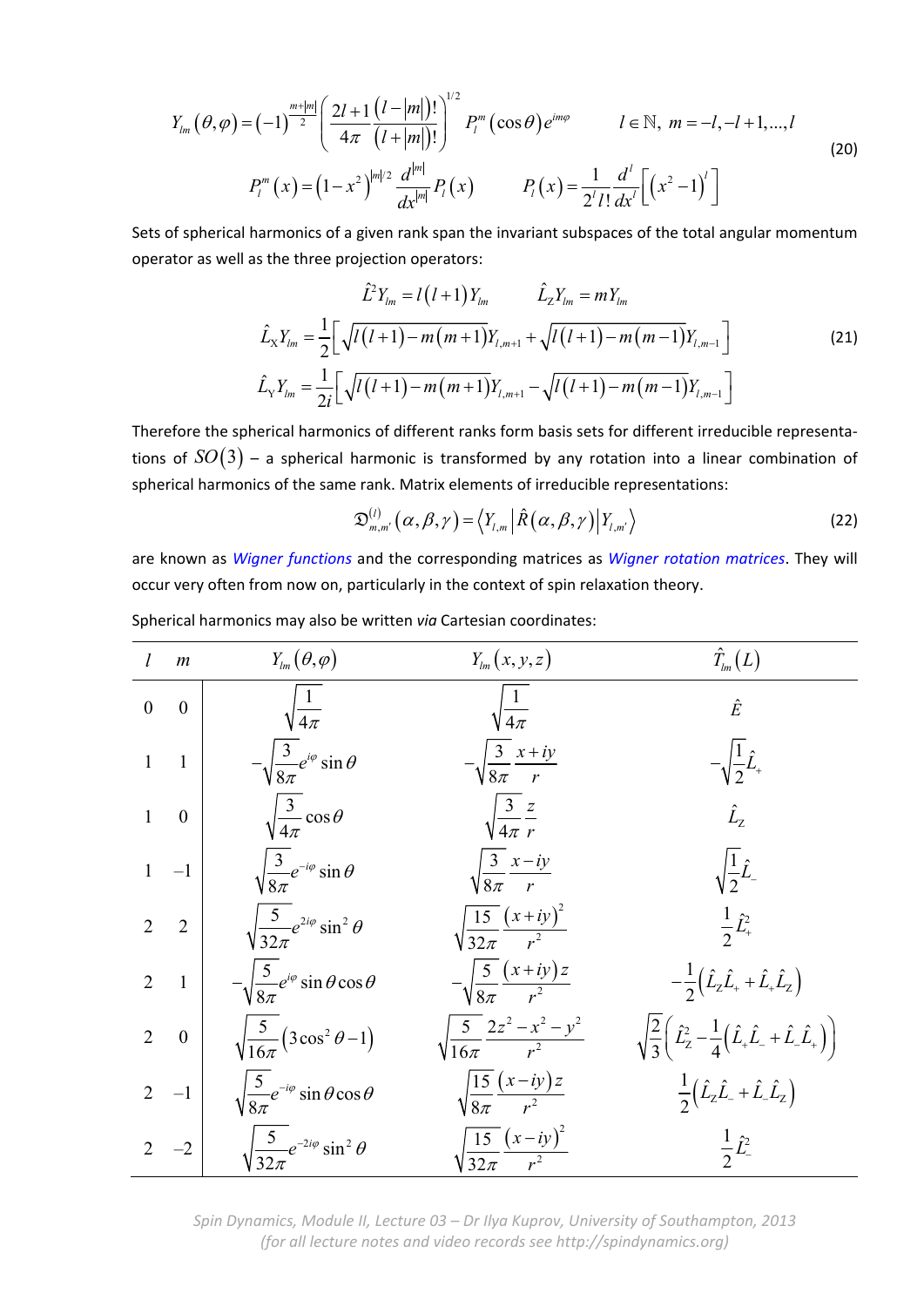The operators obtained by replacing the Cartesian coordinates with Carte‐ sian spin operators are known as *irreducible spherical tensor operators* (IST). The table above gives single‐spin irreducible spherical tensor opera‐ tors. Their two‐spin analogues:

$$
\hat{T}_{\pm 2}^{(2)}(L, S) = +\frac{1}{2}\hat{L}_{\pm}\hat{S}_{\pm}
$$
\n
$$
\hat{T}_{\pm 1}^{(2)}(L, S) = \pm \frac{1}{2} (\hat{L}_{z}\hat{S}_{\pm} + \hat{L}_{\pm}\hat{S}_{z})
$$
\n
$$
\hat{T}_{0}^{(2)}(L, S) = +\sqrt{\frac{2}{3}} (\hat{L}_{z}\hat{S}_{z} - \frac{1}{4} (\hat{L}_{+}\hat{S}_{-} + \hat{L}_{-}\hat{S}_{+}))
$$
\n(23)



will be useful in setting up coupling tensor rotations. For linear interactions<br> $\hat{P}$ (such as Zeeman interaction) the  $\hat{\vec{L}}$  operator vector is replaced by the magnetic field vector. For quadratic couplings both sets of operators refer

Spherical tensors were duced into NMR by Jack Freed (above) and Bryan Sanctuary.

to the same spin. Because of their common group-theoretical heritage, spherical harmonics and irreducible spherical tensors have common rotation properties:

$$
\hat{\hat{R}}(\alpha,\beta,\gamma)\hat{T}_{m}^{(l)}=\sum_{m'=-l}^{l}\hat{T}_{m'}^{(l)}\mathfrak{D}_{m',m}^{(l)}(\alpha,\beta,\gamma) \qquad \qquad \hat{\hat{R}}(\alpha,\beta,\gamma)Y_{lm}=\sum_{m'=-l}^{l}Y_{lm}\mathfrak{D}_{m',m}^{(l)}(\alpha,\beta,\gamma) \qquad \text{(24)}
$$

The second-rank Wigner matrix, which occurs particularly often, is given in the table below.

|                  | $d_{m,2}^{(2)}$                 | $d_{m,1}^{(2)}$                           | $d_{m,0}^{(2)}$                  | $d_{m,-1}^{(2)}$                          | $d_{m,-2}^{(2)}$                |
|------------------|---------------------------------|-------------------------------------------|----------------------------------|-------------------------------------------|---------------------------------|
| $d_{2,n}^{(2)}$  | $(1+\cos \beta)^2$              | $\frac{(1+\cos\beta)\sin\beta}{\beta}$    | $\sqrt{\frac{3}{8}}\sin^2\beta$  | $-\frac{(1-\cos\beta)\sin\beta}{\beta}$   | $(1-\cos \beta)^2$              |
| $d_{1,n}^{(2)}$  | $(1+\cos \beta)\sin \beta$      | $\frac{\cos \beta - 1}{2} + \cos^2 \beta$ | $-\sqrt{\frac{3}{8}}\sin 2\beta$ | $\frac{\cos \beta + 1}{2} - \cos^2 \beta$ | $(1-\cos\beta)\sin\beta$        |
| $d_{0,n}^{(2)}$  | $\sqrt{\frac{3}{8}}\sin^2\beta$ | $\sqrt{\frac{3}{8}}\sin 2\beta$           | $\frac{3\cos^2\beta-1}{2}$       | $-\sqrt{\frac{3}{8}}\sin 2\beta$          | $\sqrt{\frac{3}{8}}\sin^2\beta$ |
| $d^{(2)}_{-1,n}$ | $(1-\cos\beta)\sin\beta$        | $\frac{\cos \beta + 1}{2} - \cos^2 \beta$ | $\sqrt{\frac{3}{8}}\sin 2\beta$  | $\frac{\cos \beta - 1}{2} + \cos^2 \beta$ | $(1+\cos\beta)\sin\beta$        |
| $d_{-2,n}^{(2)}$ | $(1-\cos \beta)^2$              | $(1-\cos\beta)\sin\beta$                  | $\sqrt{\frac{3}{8}}\sin^2\beta$  | $(1 + \cos \beta) \sin \beta$             | $(1+\cos \beta)^2$              |

The full Wigner functions are defined in terms of the reduced functions given above as:

$$
\mathfrak{D}_{m,n}^{(2)} = e^{-im\alpha} d_{m,n}^{(2)}(\beta) e^{-in\gamma}
$$
 (25)

Because all spin interactions are at most second-rank, the following expansion in terms irreducible spherical tensor operators holds in all cases (extended as noted above to linear and quadratic cases):

$$
\hat{\vec{L}} \cdot \mathbf{A} \cdot \hat{\vec{S}} = \sum_{\substack{k,n=1\\ \{X,Y,Z\}}} a_{kn} \hat{L}_k \hat{S}_n = a_0^{(0)} \hat{T}_0^{(0)} + \sum_{m=-1}^1 a_m^{(1)} \hat{T}_m^{(1)} + \sum_{m=-2}^2 a_m^{(2)} \hat{T}_m^{(2)} \tag{26}
$$

The first rank terms will henceforth be ignored – they are suspected to exist, but have never been observed because they are very small. The following table gives the coefficients required for the transformation between the standard 3x3 matrix representation and irreducible spherical tensors: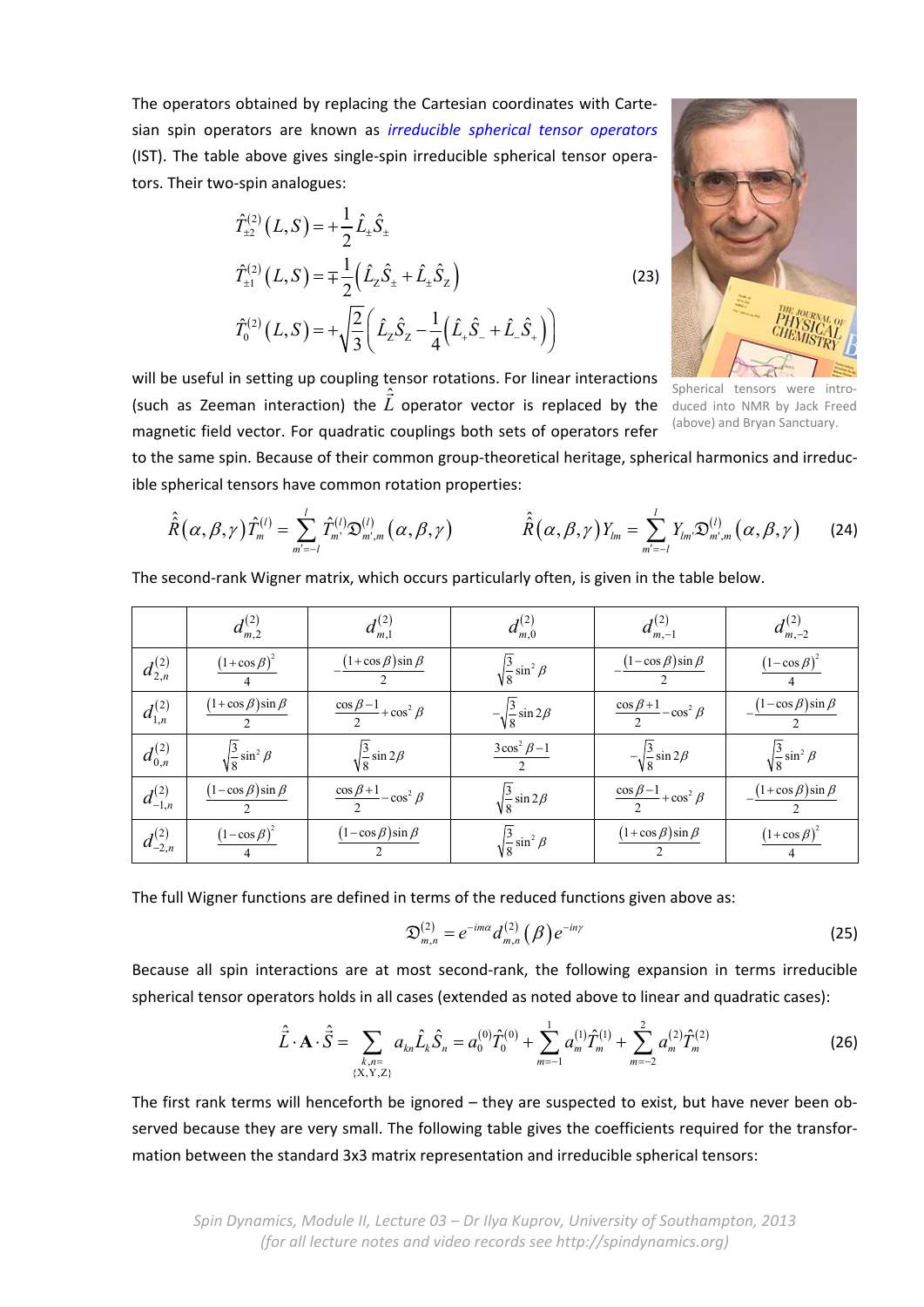| (l,m)    | $a_m^{(l)}$                                              | $\hat{T}_m^{(l)}$                                                                                                           |
|----------|----------------------------------------------------------|-----------------------------------------------------------------------------------------------------------------------------|
| (0, 0)   | $-\frac{1}{\sqrt{3}}(a_{xx}+a_{yy}+a_{zz})$              | $-\frac{1}{\sqrt{3}}\hat{L}\cdot\begin{pmatrix} 1 & 0 & 0 \\ 0 & 1 & 0 \\ 0 & 0 & 1 \end{pmatrix}\cdot\hat{\vec{S}}$        |
| (1,1)    | $-\frac{1}{2}(a_{zx}-a_{xz}-i(a_{zx}-a_{yz}))$           | $-\frac{1}{2}\hat{\vec{L}}\cdot \begin{pmatrix} 0 & 0 & -1 \\ 0 & 0 & -i \\ 1 & i & 0 \end{pmatrix}\cdot \hat{\vec{S}}$     |
| (1, 0)   | $-\frac{i}{\sqrt{2}}(a_{XY}-a_{YX})$                     | $-\frac{1}{\sqrt{2}}\hat{\vec{L}}\cdot\begin{pmatrix} 0 & -i & 0 \\ i & 0 & 0 \\ 0 & 0 & 0 \end{pmatrix}\cdot\hat{\vec{S}}$ |
| $(1,-1)$ | $-\frac{1}{2}(a_{zx}-a_{xz}+i(a_{zx}-a_{yz}))$           | $-\frac{1}{2}\hat{\vec{L}}\cdot \begin{pmatrix} 0 & 0 & -1 \\ 0 & 0 & i \\ 1 & -i & 0 \end{pmatrix}\cdot \hat{\vec{S}}$     |
| (2,2)    | $+\frac{1}{2}(a_{xx}-a_{yy}-i(a_{xx}+a_{yx}))$           | $+\frac{1}{2}\hat{\vec{L}}\cdot\begin{pmatrix} 1 & i & 0 \\ i & -1 & 0 \\ 0 & 0 & 0 \end{pmatrix}\cdot\hat{\vec{S}}$        |
| (2,1)    | $-\frac{1}{2}(a_{xz}+a_{zx}-i(a_{yz}+a_{zy}))$           | $-\frac{1}{2}\hat{\vec{L}}\cdot\begin{pmatrix} 0 & 0 & 1 \\ 0 & 0 & i \\ 1 & i & 0 \end{pmatrix}\cdot\hat{\vec{S}}$         |
| (2,0)    | $+\frac{1}{\sqrt{6}}(2a_{ZZ}-(a_{xx}+a_{yy}))$           | $+\frac{1}{\sqrt{6}}\hat{L}\cdot\begin{bmatrix} -1 & 0 & 0 \\ 0 & -1 & 0 \\ 0 & 0 & 2 \end{bmatrix}\cdot\hat{\vec{S}}$      |
| $(2,-1)$ | $+\frac{1}{2}(a_{xz}+a_{zx}+i(a_{yz}+a_{zx}))$           | $+\frac{1}{2}\hat{\vec{L}}\cdot\begin{vmatrix} 0 & 0 & 1 \\ 0 & 0 & -i \\ 1 & -i & 0 \end{vmatrix}\cdot\hat{\vec{S}}$       |
|          | $(2,-2)$ + $\frac{1}{2}(a_{xx}-a_{yy}+i(a_{xy}+a_{yx}))$ | $+\frac{1}{2}\hat{L}\cdot\left(\begin{array}{ccc} 1 & -i & 0 \\ -i & -1 & 0 \\ 0 & 0 & 0 \end{array}\right)\cdot\hat{S}$    |

The ISTs in this table have been written out explicitly in matrix form to expose their symmetry. Coeffi‐ cients and signs are determined by the requirement to preserve the rotation and commutation proper‐ ties of the spherical tensor operators. If the interaction tensor is diagonal in the current reference frame, the transformation becomes particularly simple:

$$
\hat{\vec{L}} \cdot \mathbf{A} \cdot \hat{\vec{S}} = a_{xx} \hat{L}_x \hat{S}_x + a_{yy} \hat{L}_y \hat{S}_y + a_{zz} \hat{L}_z \hat{S}_z =
$$
\n
$$
-\frac{a_{xx} + a_{yy} + a_{zz}}{\sqrt{3}} \hat{T}_0^{(0)} + \frac{2a_{zz} - (a_{xx} + a_{yy})}{\sqrt{6}} \hat{T}_0^{(2)} + \frac{a_{xx} - a_{yy}}{2} \left[ \hat{T}_{-2}^{(2)} + \hat{T}_2^{(2)} \right]
$$
\n(27)